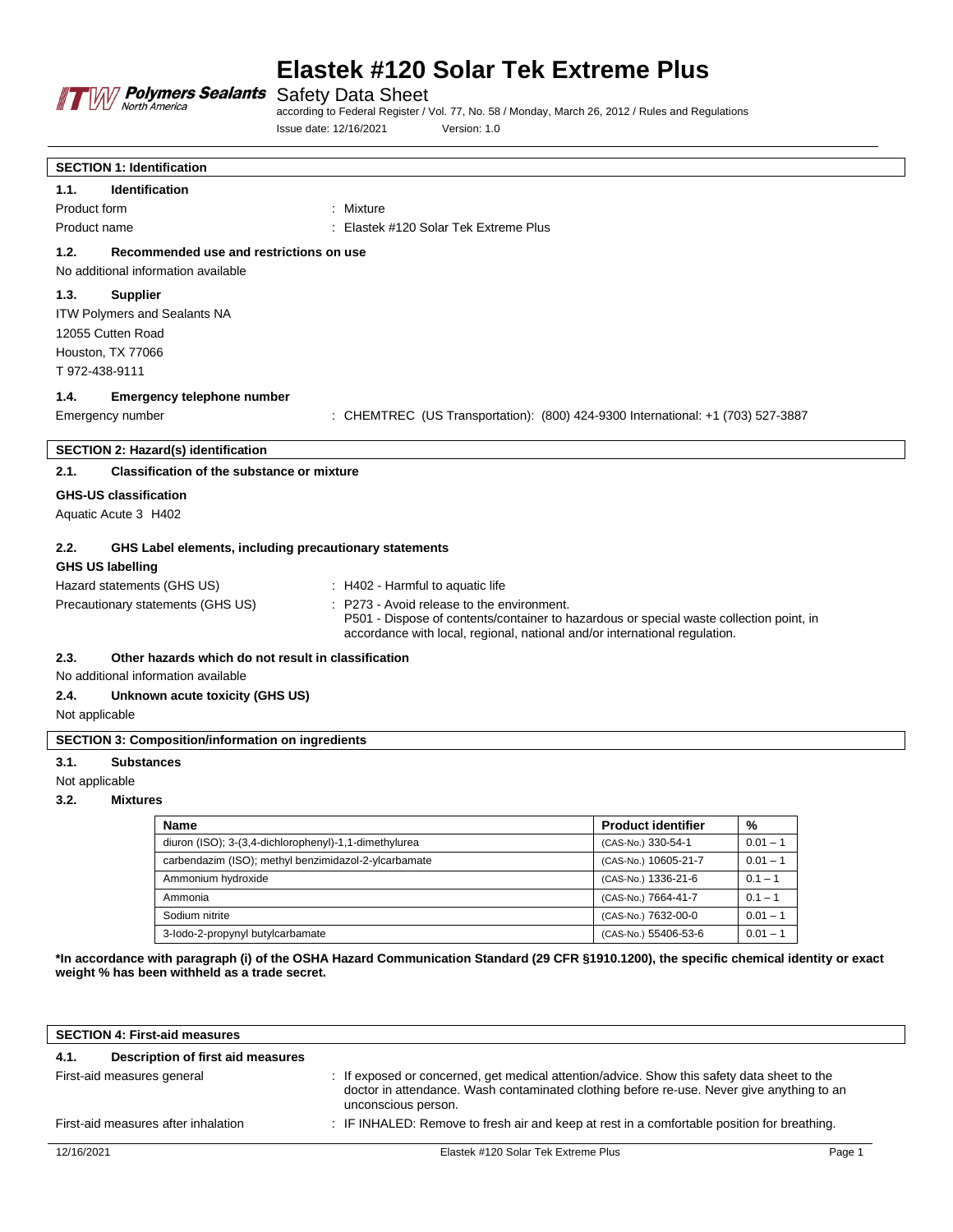Safety Data Sheet

according to Federal Register / Vol. 77, No. 58 / Monday, March 26, 2012 / Rules and Regulations

| First-aid measures after skin contact                           | : IF ON SKIN (or clothing): Remove affected clothing and wash all exposed skin with water for at<br>least 15 minutes.                                  |  |  |
|-----------------------------------------------------------------|--------------------------------------------------------------------------------------------------------------------------------------------------------|--|--|
| First-aid measures after eye contact                            | : IF IN EYES: Immediately flush with plenty of water for at least 15 minutes. Remove contact<br>lenses if present and easy to do so. Continue rinsing. |  |  |
| First-aid measures after ingestion                              | : IF SWALLOWED: rinse mouth thoroughly. Do not induce vomiting without advice from poison<br>control center. Get medical attention if you feel unwell. |  |  |
| Most important symptoms and effects (acute and delayed)<br>4.2. |                                                                                                                                                        |  |  |
| Symptoms/effects                                                | : Not expected to present a significant hazard under anticipated conditions of normal use.                                                             |  |  |
| Symptoms/effects after inhalation                               | : May cause respiratory irritation.                                                                                                                    |  |  |
| Symptoms/effects after skin contact                             | : May cause skin irritation.                                                                                                                           |  |  |
| Symptoms/effects after eye contact                              | : May cause eye irritation.                                                                                                                            |  |  |
| Symptoms/effects after ingestion                                | : May cause gastrointestinal irritation.                                                                                                               |  |  |

## **4.3. Immediate medical attention and special treatment, if necessary**

No additional information available.

| <b>SECTION 5: Fire-fighting measures</b>      |                                                                     |                                                                                                                                                                         |  |  |
|-----------------------------------------------|---------------------------------------------------------------------|-------------------------------------------------------------------------------------------------------------------------------------------------------------------------|--|--|
| 5.1.                                          | Suitable (and unsuitable) extinguishing media                       |                                                                                                                                                                         |  |  |
|                                               | Suitable extinguishing media                                        | : Dry powder. Foam. Carbon dioxide. Water spray.                                                                                                                        |  |  |
| 5.2.                                          | Specific hazards arising from the chemical                          |                                                                                                                                                                         |  |  |
| Fire hazard                                   |                                                                     | : No data available.                                                                                                                                                    |  |  |
| <b>Explosion hazard</b>                       |                                                                     | No data available.                                                                                                                                                      |  |  |
| Reactivity                                    |                                                                     | : Stable under normal conditions.                                                                                                                                       |  |  |
| 5.3.                                          | Special protective equipment and precautions for fire-fighters      |                                                                                                                                                                         |  |  |
| Precautionary measures fire                   |                                                                     | Keep away from heat, hot surfaces, sparks, open flames and other ignition sources. No<br>smoking.                                                                       |  |  |
| Firefighting instructions                     |                                                                     | : Use water spray or fog for cooling exposed containers. Exercise caution when fighting any<br>chemical fire. Do not dispose of fire-fighting water in the environment. |  |  |
| Protection during firefighting                |                                                                     | Do not enter fire area without proper protective equipment, including respiratory protection.<br>Self-contained breathing apparatus.                                    |  |  |
| Other information                             |                                                                     | : Under fire conditions closed containers may rupture or explode.                                                                                                       |  |  |
| <b>SECTION 6: Accidental release measures</b> |                                                                     |                                                                                                                                                                         |  |  |
| 6.1.                                          | Personal precautions, protective equipment and emergency procedures |                                                                                                                                                                         |  |  |
| General measures                              |                                                                     | : Evacuate area. Ventilate area. Keep upwind. Spill should be handled by trained cleaning<br>personnel properly equipped with respiratory and eye protection.           |  |  |
| 6.1.1.                                        | For non-emergency personnel                                         |                                                                                                                                                                         |  |  |

# **6.1.2. For emergency responders**

Protective equipment : Wear suitable protective clothing, gloves and eye or face protection. Approved supplied-air respirator, in case of emergency.

## **6.2. Environmental precautions**

Prevent entry to sewers and public waters. Notify authorities if liquid enters sewers or public waters. Avoid release to the environment.

Protective equipment : Wear Protective equipment as described in Section 8.

Emergency procedures **in the contract of the Contract Execute** Execute unnecessary personnel.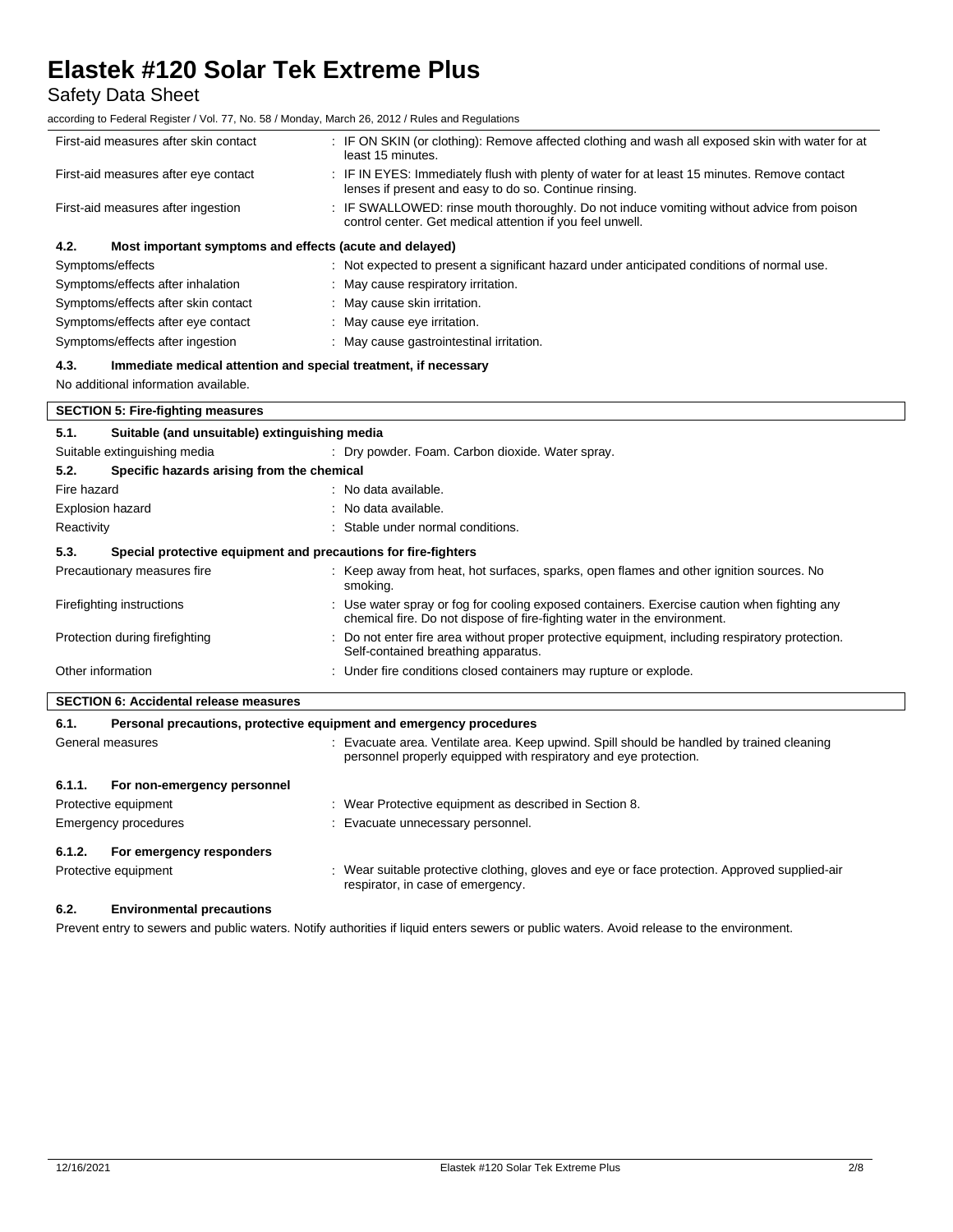Safety Data Sheet

according to Federal Register / Vol. 77, No. 58 / Monday, March 26, 2012 / Rules and Regulations

# **6.3. Methods and material for containment and cleaning up**

| methods and material for contaminent and cleaning up                 |                                                                                                                                                                                                                                                                                                                                                                                                                                                                                                                                                                                                                                                                                                                                                                                                                                                                                                                                                                                                                                                                                                                                                                                                                                                                                                                                                                                                                                                                                                                                                                                                                                                                                   |  |  |  |
|----------------------------------------------------------------------|-----------------------------------------------------------------------------------------------------------------------------------------------------------------------------------------------------------------------------------------------------------------------------------------------------------------------------------------------------------------------------------------------------------------------------------------------------------------------------------------------------------------------------------------------------------------------------------------------------------------------------------------------------------------------------------------------------------------------------------------------------------------------------------------------------------------------------------------------------------------------------------------------------------------------------------------------------------------------------------------------------------------------------------------------------------------------------------------------------------------------------------------------------------------------------------------------------------------------------------------------------------------------------------------------------------------------------------------------------------------------------------------------------------------------------------------------------------------------------------------------------------------------------------------------------------------------------------------------------------------------------------------------------------------------------------|--|--|--|
| For containment/cleaning up                                          | SMALL SPILL: Dike area to contain spill. Take precautions as necessary to prevent<br>contamination of ground and surface waters. Recover spilled material on absorbent, such as<br>sawdust or vermiculite, and sweep into closed containers for disposal. After all visible traces,<br>including ignitable vapors, have been removed, thoroughly wet vacuum the area. Do not flush<br>to sewer. If area of spill is porous, remove as much contaminated earth and gravel, etc. as<br>necessary and place in closed containers for disposal. Only those persons who are adequately<br>trained, authorized, and wearing the required personal protective equipment (PPE) should<br>participate in spill response and clean-up.<br>LARGE SPILL: Keep spectators away. Only those persons who are adequately trained,<br>authorized and wearing the required personal protective equipment (PPE) should participate in<br>spill response and clean-up. Ventilate the area by natural means or by explosion proof means<br>(i.e. fans). Know and prepare for spill response before using or handling this product. Eliminate<br>all ignition sources (flames, hot surfaces, portable heaters and sources of electrical, static, or<br>frictional sparks). Dike and contain spill with inert material (e.g. sand, earth). Transfer liquids to<br>covered and labeled metal containers for recovery or disposal, or remove with inert absorbent.<br>Use only non-sparking tools and appropriate PPE. Place absorbent diking materials in covered<br>metal containers for disposal. Prevent contamination of sewers, streams, and groundwater<br>with spilled material or used absorbent. |  |  |  |
| Reference to other sections<br>6.4.                                  |                                                                                                                                                                                                                                                                                                                                                                                                                                                                                                                                                                                                                                                                                                                                                                                                                                                                                                                                                                                                                                                                                                                                                                                                                                                                                                                                                                                                                                                                                                                                                                                                                                                                                   |  |  |  |
| See Sections 8 and 13.                                               |                                                                                                                                                                                                                                                                                                                                                                                                                                                                                                                                                                                                                                                                                                                                                                                                                                                                                                                                                                                                                                                                                                                                                                                                                                                                                                                                                                                                                                                                                                                                                                                                                                                                                   |  |  |  |
|                                                                      |                                                                                                                                                                                                                                                                                                                                                                                                                                                                                                                                                                                                                                                                                                                                                                                                                                                                                                                                                                                                                                                                                                                                                                                                                                                                                                                                                                                                                                                                                                                                                                                                                                                                                   |  |  |  |
| <b>SECTION 7: Handling and storage</b>                               |                                                                                                                                                                                                                                                                                                                                                                                                                                                                                                                                                                                                                                                                                                                                                                                                                                                                                                                                                                                                                                                                                                                                                                                                                                                                                                                                                                                                                                                                                                                                                                                                                                                                                   |  |  |  |
| 7.1.<br><b>Precautions for safe handling</b>                         |                                                                                                                                                                                                                                                                                                                                                                                                                                                                                                                                                                                                                                                                                                                                                                                                                                                                                                                                                                                                                                                                                                                                                                                                                                                                                                                                                                                                                                                                                                                                                                                                                                                                                   |  |  |  |
| Precautions for safe handling                                        | Do not handle until all safety precautions have been read and understood. Handle in<br>accordance with good industrial hygiene and safety procedures. Do not get in eyes, on skin, or<br>on clothing. Avoid breathing vapors, mist. Wash hands and other exposed areas with mild soap<br>and water before eating, drinking or smoking and when leaving work.                                                                                                                                                                                                                                                                                                                                                                                                                                                                                                                                                                                                                                                                                                                                                                                                                                                                                                                                                                                                                                                                                                                                                                                                                                                                                                                      |  |  |  |
| 7.2.<br>Conditions for safe storage, including any incompatibilities |                                                                                                                                                                                                                                                                                                                                                                                                                                                                                                                                                                                                                                                                                                                                                                                                                                                                                                                                                                                                                                                                                                                                                                                                                                                                                                                                                                                                                                                                                                                                                                                                                                                                                   |  |  |  |
| <b>Technical measures</b>                                            | : Empty containers retain product residue and can be hazardous.                                                                                                                                                                                                                                                                                                                                                                                                                                                                                                                                                                                                                                                                                                                                                                                                                                                                                                                                                                                                                                                                                                                                                                                                                                                                                                                                                                                                                                                                                                                                                                                                                   |  |  |  |
| Storage conditions                                                   | Store in a dry, cool and well-ventilated place. Keep the container tightly closed.                                                                                                                                                                                                                                                                                                                                                                                                                                                                                                                                                                                                                                                                                                                                                                                                                                                                                                                                                                                                                                                                                                                                                                                                                                                                                                                                                                                                                                                                                                                                                                                                |  |  |  |
| Heat and ignition sources                                            | : Avoid ignition sources.                                                                                                                                                                                                                                                                                                                                                                                                                                                                                                                                                                                                                                                                                                                                                                                                                                                                                                                                                                                                                                                                                                                                                                                                                                                                                                                                                                                                                                                                                                                                                                                                                                                         |  |  |  |

Special rules on packaging **in the case of the Container** : Keep only in original container.

# **SECTION 8: Exposure controls/personal protection**

# **8.1. Control parameters**

# **Sodium nitrite (7632-00-0)**

| 00anani mano wozooz                                              |                                                                   |                      |  |
|------------------------------------------------------------------|-------------------------------------------------------------------|----------------------|--|
| <b>ACGIH</b>                                                     | Remark (ACGIH)                                                    | OELs not established |  |
| <b>OSHA</b>                                                      | Remark (OSHA)                                                     | OELs not established |  |
|                                                                  |                                                                   |                      |  |
| Ammonia (7664-41-7)                                              |                                                                   |                      |  |
| <b>ACGIH</b>                                                     | ACGIH OEL TWA [ppm]                                               | 25 ppm               |  |
| <b>ACGIH</b>                                                     | ACGIH OEL STEL [ppm]                                              | 35 ppm               |  |
| <b>OSHA</b>                                                      | OSHA PEL TWA [1]                                                  | $35 \text{ mg/m}^3$  |  |
| <b>OSHA</b>                                                      | OSHA PEL TWA [2]                                                  | 50 ppm               |  |
|                                                                  |                                                                   |                      |  |
| Ammonium hydroxide (1336-21-6)                                   |                                                                   |                      |  |
| <b>ACGIH</b>                                                     | Remark (ACGIH)                                                    | OELs not established |  |
| <b>OSHA</b>                                                      | Remark (OSHA)                                                     | OELs not established |  |
|                                                                  | carbendazim (ISO); methyl benzimidazol-2-ylcarbamate (10605-21-7) |                      |  |
| <b>ACGIH</b>                                                     | Remark (ACGIH)                                                    | OELs not established |  |
| <b>OSHA</b>                                                      | Remark (OSHA)                                                     | OELs not established |  |
| diuron (ISO); 3-(3,4-dichlorophenyl)-1,1-dimethylurea (330-54-1) |                                                                   |                      |  |
| <b>ACGIH</b>                                                     | <b>ACGIH OEL TWA</b>                                              | $10 \text{ mg/m}^3$  |  |
| <b>OSHA</b>                                                      | OSHA PEL TWA [1]                                                  | $10 \text{ mg/m}^3$  |  |

 $\overline{1}$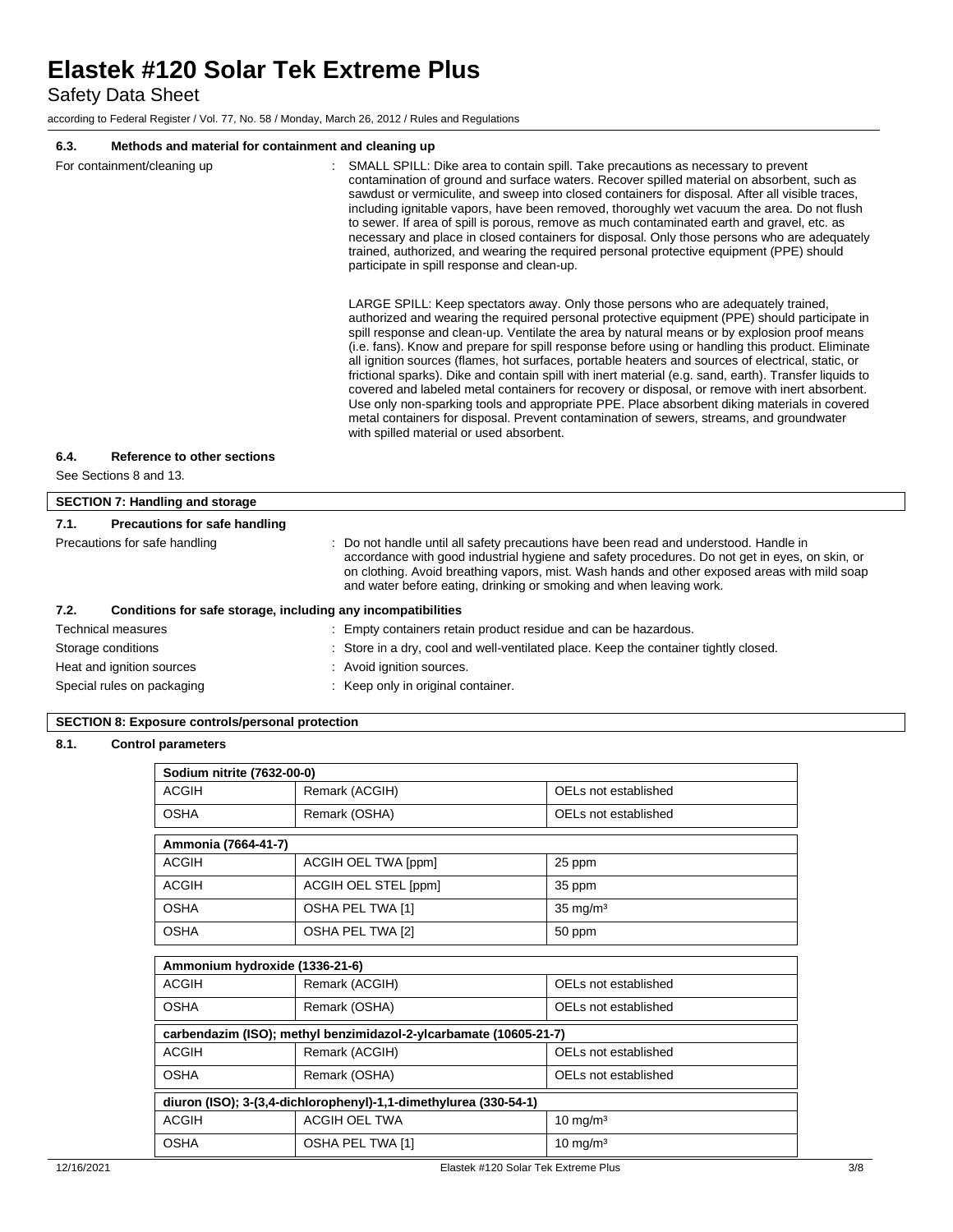Safety Data Sheet

according to Federal Register / Vol. 77, No. 58 / Monday, March 26, 2012 / Rules and Regulations

| diuron (ISO); 3-(3,4-dichlorophenyl)-1,1-dimethylurea (330-54-1) |                |                       |
|------------------------------------------------------------------|----------------|-----------------------|
| <b>NIOSH</b>                                                     | NIOSH REL TWA  | $10 \text{ mg/m}^3$   |
| Ammonium benzoate (1863-63-4)                                    |                |                       |
| ACGIH                                                            | Remark (ACGIH) | OELs not established  |
| <b>OSHA</b>                                                      | Remark (OSHA)  | OEL's not established |
| 3-lodo-2-propynyl butylcarbamate (55406-53-6)                    |                |                       |
| ACGIH                                                            | Remark (ACGIH) | OELs not established  |
| <b>OSHA</b>                                                      | Remark (OSHA)  | OELs not established  |

#### **8.2. Appropriate engineering controls**

Appropriate engineering controls : Provide adequate general and local exhaust ventilation. Use process enclosures, local exhaust ventilation, or other engineering controls to control airborne levels below recommended exposure limits. Use explosion-proof equipment with flammable materials. Ensure adequate ventilation, especially in confined areas.

#### **8.3. Individual protection measures/Personal protective equipment**

### **Personal protective equipment symbol(s):**



#### **Personal protective equipment:**

Gloves. Protective goggles. If spraying, protect with wearing suitable respirator or mask.

#### **Materials for protective clothing:**

Wear suitable protective clothing, gloves and eye/face protection

#### **Hand protection:**

Use gloves appropriate to the work environment

#### **Eye protection:**

Use eye protection suitable to the environment. Avoid direct contact with eyes.

#### **Skin and body protection:**

Wear long sleeves, and chemically impervious PPE/coveralls to minimize bodily exposure.

#### **Respiratory protection:**

Use NIOSH (or other equivalent national standard) -approved dust/particulate respirator. Where vapor, mist, or dust exceed PELs or other applicable OELs, use NIOSH-approved respiratory protective equipment.

### **SECTION 9: Physical and chemical properties**

| Information on basic physical and chemical properties<br>9.1. |                            |
|---------------------------------------------------------------|----------------------------|
| Physical state                                                | : Milky Liquid             |
| Appearance                                                    | : Viscous                  |
| Color                                                         | : Bright White/ Energy Tan |
| Odor                                                          | : Slight ammonia smell     |
| Odor threshold                                                | : No data available        |
| рH                                                            | $9 - 10.5$                 |
| Melting point                                                 | : No data available        |
| Freezing point                                                | : No data available        |
| Boiling point                                                 | : > 200 °F (93.3 °C)       |
| Flash point                                                   | : No data available        |
| Relative evaporation rate (n-butyl acetate=1)                 | : No data available        |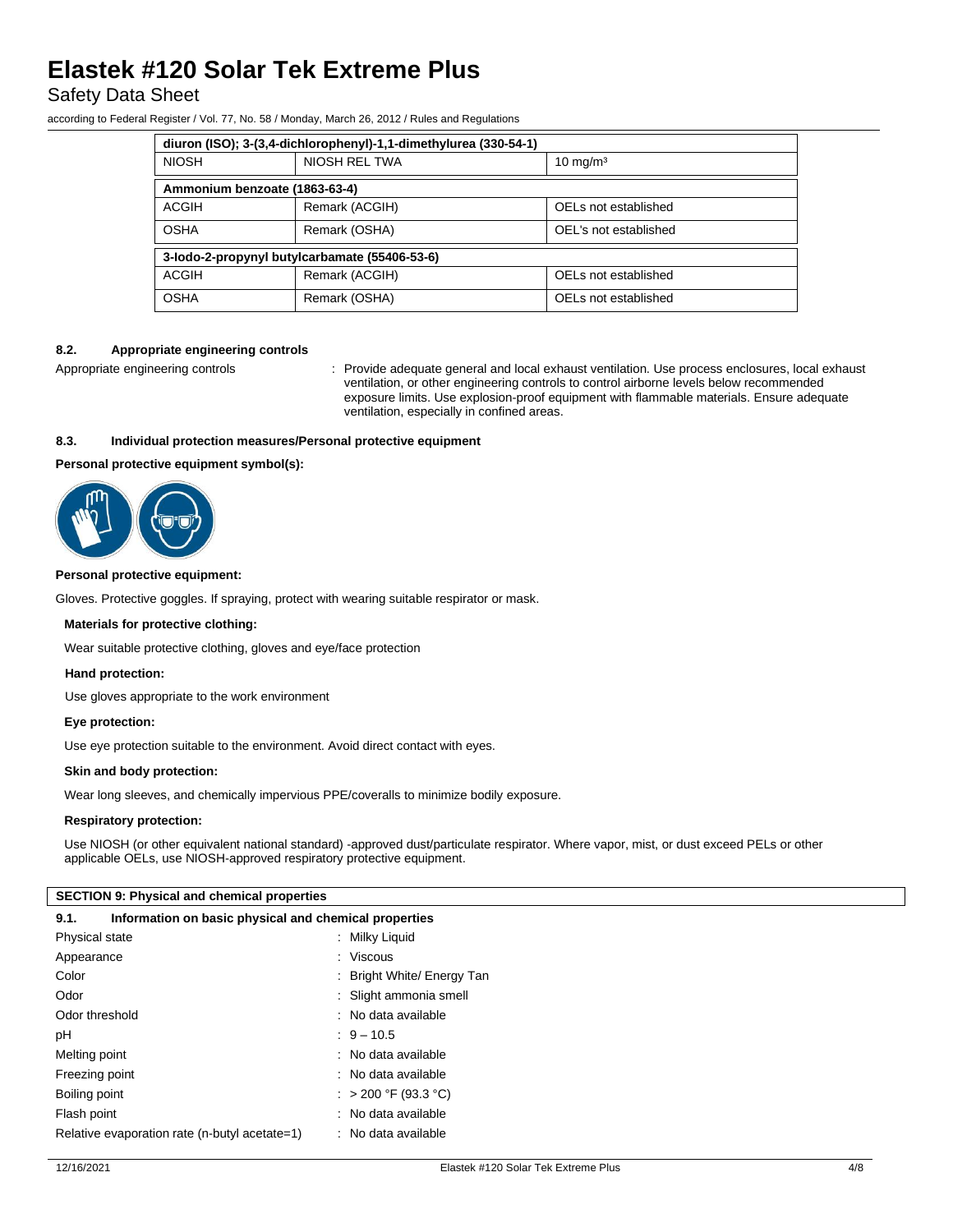# Safety Data Sheet

according to Federal Register / Vol. 77, No. 58 / Monday, March 26, 2012 / Rules and Regulations

| Flammability (solid, gas)                       | : No data available |
|-------------------------------------------------|---------------------|
| Vapor pressure                                  | : No data available |
| Relative vapor density at 20 °C                 | : > 1 (air = 1)     |
| Relative density                                | : No data available |
| Density                                         | $: 11.6$ lb/gal     |
| Solubility                                      | : No data available |
| Partition coefficient n-octanol/water (Log Pow) | : No data available |
| Auto-ignition temperature                       | : No data available |
| Decomposition temperature                       | : No data available |
| Viscosity, kinematic                            | : No data available |
| Viscosity, dynamic                              | : No data available |
| Explosive limits                                | : No data available |
| <b>Explosive properties</b>                     | : No data available |
| Oxidising properties                            | : No data available |
|                                                 |                     |

# **9.2. Other information**

No additional information available

# **SECTION 10: Stability and reactivity**

#### **10.1. Reactivity**

Stable under normal conditions.

#### **10.2. Chemical stability**

Stable under recommended handling and storage conditions (see section 7).

#### **10.3. Possibility of hazardous reactions**

None known.

# **10.4. Conditions to avoid**

High temperatures, incompatible materials.

**10.5. Incompatible materials**

Acids. Alcohols. Alkalis. Amines.

# **10.6. Hazardous decomposition products**

Can be released in case of fire: carbon monoxide, carbon dioxide, nitrogen oxides, hydrogen cyanide.

#### **SECTION 11: Toxicological information**

| Information on toxicological effects<br>11.1. |                  |
|-----------------------------------------------|------------------|
| Acute toxicity (oral)                         | Not classified   |
| Acute toxicity (dermal)                       | : Not classified |
| Acute toxicity (inhalation)                   | : Not classified |
| Skin corrosion/irritation                     | : Not classified |
|                                               | pH: 9 - 10.5     |
| Serious eye damage/irritation                 | Not classified   |
|                                               | pH: 9 - 10.5     |
| Respiratory or skin sensitisation             | : Not classified |
| Germ cell mutagenicity                        | : Not classified |
| Carcinogenicity                               | : Not classified |

| Titanium dioxide (13463-67-7)                   |                                      |  |
|-------------------------------------------------|--------------------------------------|--|
| IARC group                                      | 2B - Possibly carcinogenic to humans |  |
| In OSHA Hazard Communication Carcinogen<br>list | Yes                                  |  |
| Silica: Crystalline, quartz (14808-60-7)        |                                      |  |
| IARC group                                      | - Carcinogenic to humans             |  |
| National Toxicology Program (NTP) Status        | Known Human Carcinogens              |  |
| In OSHA Hazard Communication Carcinogen<br>list | Yes                                  |  |
|                                                 |                                      |  |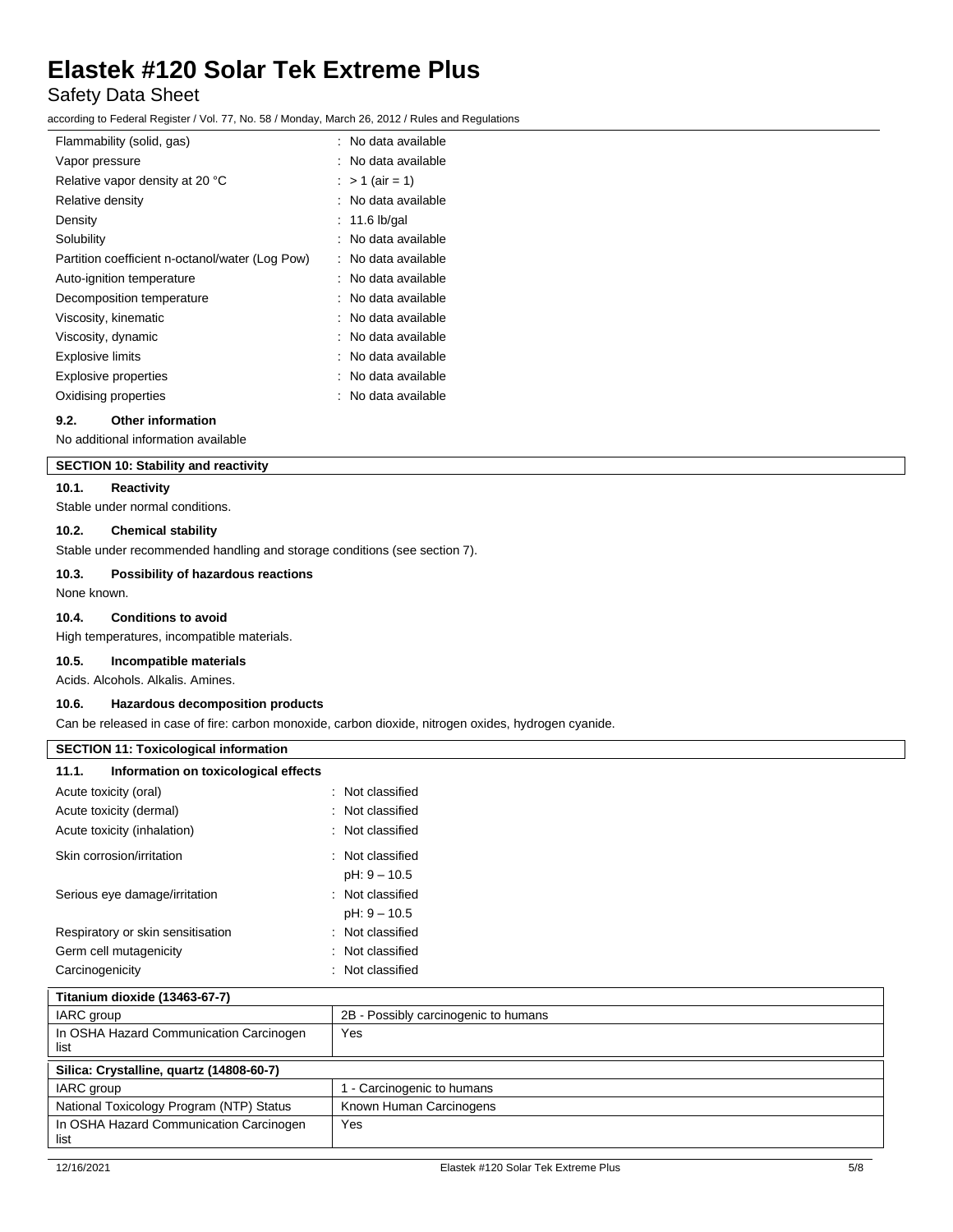# Safety Data Sheet

according to Federal Register / Vol. 77, No. 58 / Monday, March 26, 2012 / Rules and Regulations

| Reproductive toxicity<br>STOT-single exposure | : Not classified<br>: Not classified                                                       |
|-----------------------------------------------|--------------------------------------------------------------------------------------------|
| STOT-repeated exposure                        | : Not classified                                                                           |
| Aspiration hazard                             | : Not classified                                                                           |
| Viscosity, kinematic                          | : No data available                                                                        |
| Symptoms/effects                              | : Not expected to present a significant hazard under anticipated conditions of normal use. |
| Symptoms/effects after inhalation             | : May cause respiratory irritation.                                                        |
| Symptoms/effects after skin contact           | : May cause skin irritation.                                                               |
| Symptoms/effects after eye contact            | : May cause eye irritation.                                                                |
| Symptoms/effects after ingestion              | : May cause gastrointestinal irritation.                                                   |

# **SECTION 12: Ecological information 12.1. Toxicity** Ecology - general intervals and the cology - general intervals are intervals and the cology - general intervals and the cology -  $\sim$  100 information available. Hazardous to the aquatic environment, shortterm (acute) : Harmful to aquatic life. Hazardous to the aquatic environment, longterm (chronic) : Not classified. **12.2. Persistence and degradability** No additional information available **12.3. Bioaccumulative potential** No additional information available **12.4. Mobility in soil** No additional information available **12.5. Other adverse effects** Other adverse effects in the set of the set of the set of the set of the set of the set of the set of the set o **SECTION 13: Disposal considerations 13.1. Disposal methods** Waste treatment methods : Do not discharge to public wastewater systems without permit of pollution control authorities. No discharge to surface waters is allowed without an NPDES permit. Product/Packaging disposal recommendations : Dispose in a safe manner in accordance with local/national regulations. Do not allow the product to be released into the environment. **SECTION 14: Transport information Department of Transportation (DOT)** In accordance with DOT Not regulated for transport **Transport by sea (IMDG)** Not regulated for transport **Air transport (IATA)** Not regulated for transport

## **SECTION 15: Regulatory information**

#### **15.1. US Federal regulations**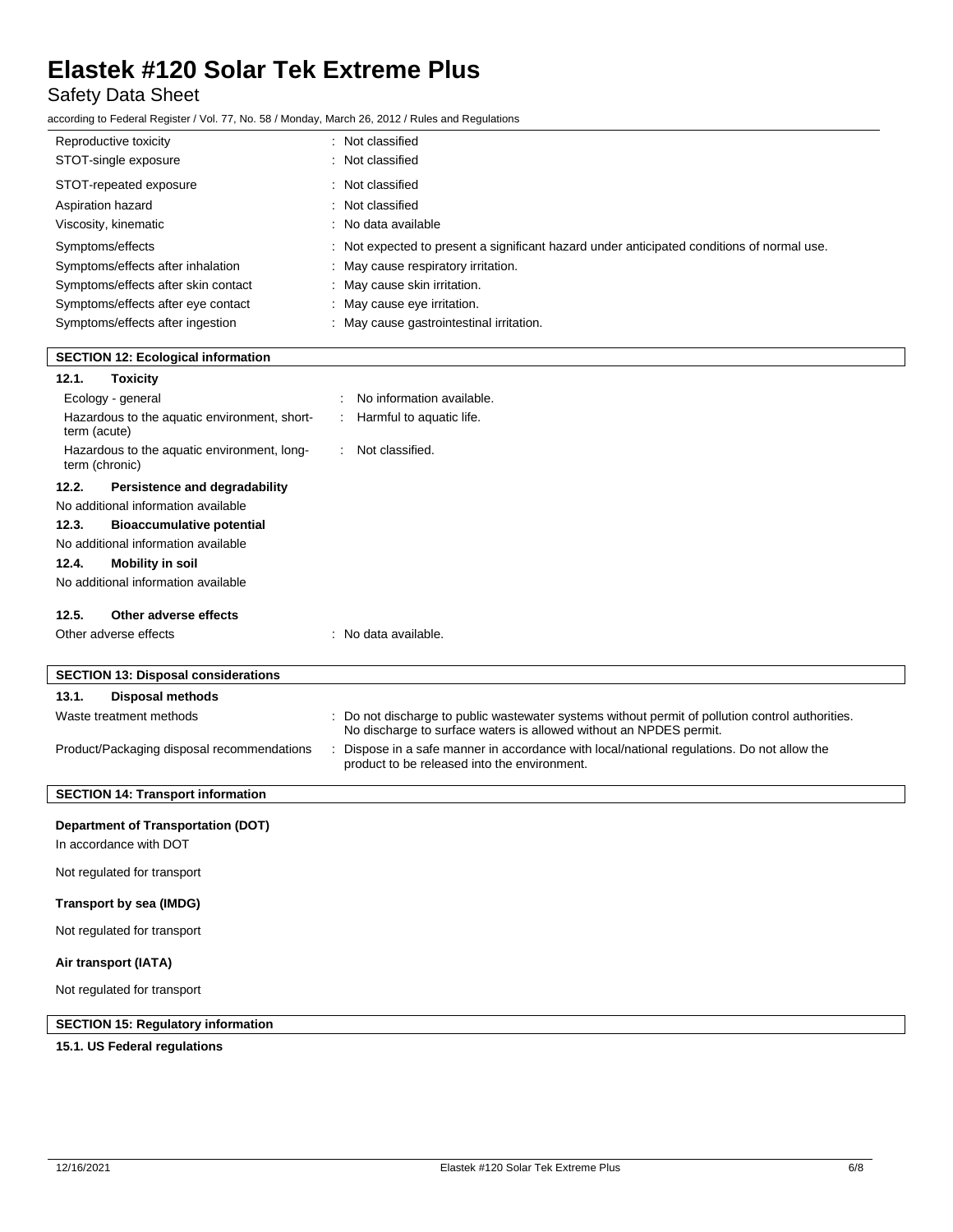Safety Data Sheet

according to Federal Register / Vol. 77, No. 58 / Monday, March 26, 2012 / Rules and Regulations

# **Elastek #120 Solar Tek Extreme Plus**

All chemical substances in this product are listed as "Active" in the EPA (Environmental Protection Agency) "TSCA Inventory Notification (Active-Inactive) Requirements Rule" ("the Final Rule") of Feb. 2019, as amended Feb. 2021, or are otherwise exempt or regulated by other agencies such as FDA or FIFRA

| SARA<br><sup>1</sup> Classes<br>' 311/312 ה<br>.<br>Section<br>Hazard<br>,, ب<br>. | None<br>____ |
|------------------------------------------------------------------------------------|--------------|
|                                                                                    |              |

## **15.2. International regulations**

No additional information available

# **15.3. US State regulations**

WARNING: This product can expose you to Benzophenone, which is known to the State of California to cause cancer, and Ethylene glycol, which is known to the State of California to cause birth defects or other reproductive harm. For more information go to www.P65Warnings.ca.gov.

| Component                                                                    | Carcinogenicity | Developmental<br>toxicity | Reproductive<br>toxicity male | Reproductive<br>toxicity<br>female | No significant<br>risk level (NSRL) | <b>Maximum</b><br>allowable<br>dose level<br>(MADL) |
|------------------------------------------------------------------------------|-----------------|---------------------------|-------------------------------|------------------------------------|-------------------------------------|-----------------------------------------------------|
| Benzophenone (119-<br>$61-9)$                                                | X               |                           |                               |                                    |                                     |                                                     |
| Silica: Crystalline,<br>quartz (14808-60-7)                                  | $\times$        |                           |                               |                                    |                                     |                                                     |
| Acrylonitrile (107-13-1)                                                     | X               |                           |                               |                                    | 0.7 µg/day NSRL                     |                                                     |
| Ethylene glycol (107-<br>$21-1)$                                             |                 | $\times$                  |                               |                                    |                                     | 8700 µg/day<br>(oral)                               |
| Titanium dioxide<br>$(13463 - 67 - 7)$                                       | X               |                           |                               |                                    | Not available                       |                                                     |
| Formaldehyde (50-00-<br>$\left( 0\right)$                                    | X               |                           |                               |                                    | 40 µg/day                           |                                                     |
| diuron (ISO); 3-(3,4-<br>dichlorophenyl)-1,1-<br>dimethylurea (330-54-<br>1) | X               |                           |                               |                                    |                                     |                                                     |

| Component                                                                  | State or local regulations                                                                                                                                                                                                         |
|----------------------------------------------------------------------------|------------------------------------------------------------------------------------------------------------------------------------------------------------------------------------------------------------------------------------|
| diuron (ISO); 3-(3,4-dichlorophenyl)-1,1-dimethylurea<br>$(330-54-1)$      | U.S. - Massachusetts - Right To Know List; U.S. - New Jersey - Right to Know<br>Hazardous Substance List; U.S. - Pennsylvania - RTK (Right to Know) -<br>Environmental Hazard List; U.S. - Pennsylvania - RTK (Right to Know) List |
| Titanium dioxide (13463-67-7)                                              | U.S. - New Jersey - Right to Know Hazardous Substance List; U.S. - Pennsylvania -<br>RTK (Right to Know) List; U.S. - Massachusetts - Right To Know List                                                                           |
| carbendazim (ISO); methyl benzimidazol-2-ylcarbamate<br>$(10605 - 21 - 7)$ | U.S. - Massachusetts - Right To Know List; U.S. - New Jersey - Right to Know<br>Hazardous Substance List; U.S. - Pennsylvania - RTK (Right to Know) List                                                                           |
| Ammonium hydroxide (1336-21-6)                                             | U.S. - Massachusetts - Right To Know List; U.S. - New Jersey - Right to Know<br>Hazardous Substance List; U.S. - Pennsylvania - RTK (Right to Know) -<br>Environmental Hazard List; U.S. - Pennsylvania - RTK (Right to Know) List |
| Formaldehyde (50-00-0)                                                     | U.S. - New Jersey - Right to Know Hazardous Substance List; U.S. - Pennsylvania -<br>RTK (Right to Know) List; U.S. - Massachusetts - Right To Know List                                                                           |
| Ethylene glycol (107-21-1)                                                 | U.S. - Massachusetts - Right To Know List; U.S. - New Jersey - Right to Know<br>Hazardous Substance List; U.S. - Pennsylvania - RTK (Right to Know) -<br>Environmental Hazard List; U.S. - Pennsylvania - RTK (Right to Know) List |
| Acrylonitrile (107-13-1)                                                   | U.S. - Massachusetts - Right To Know List; U.S. - New Jersey - Right to Know<br>Hazardous Substance List; U.S. - Pennsylvania - RTK (Right to Know) -<br><b>Environmental Hazard List</b>                                          |
| Silica, amorphous (7631-86-9)                                              | U.S. - New Jersey - Right to Know Hazardous Substance List; U.S. - Massachusetts<br>- Right To Know List; U.S. - Pennsylvania - RTK (Right to Know) List                                                                           |